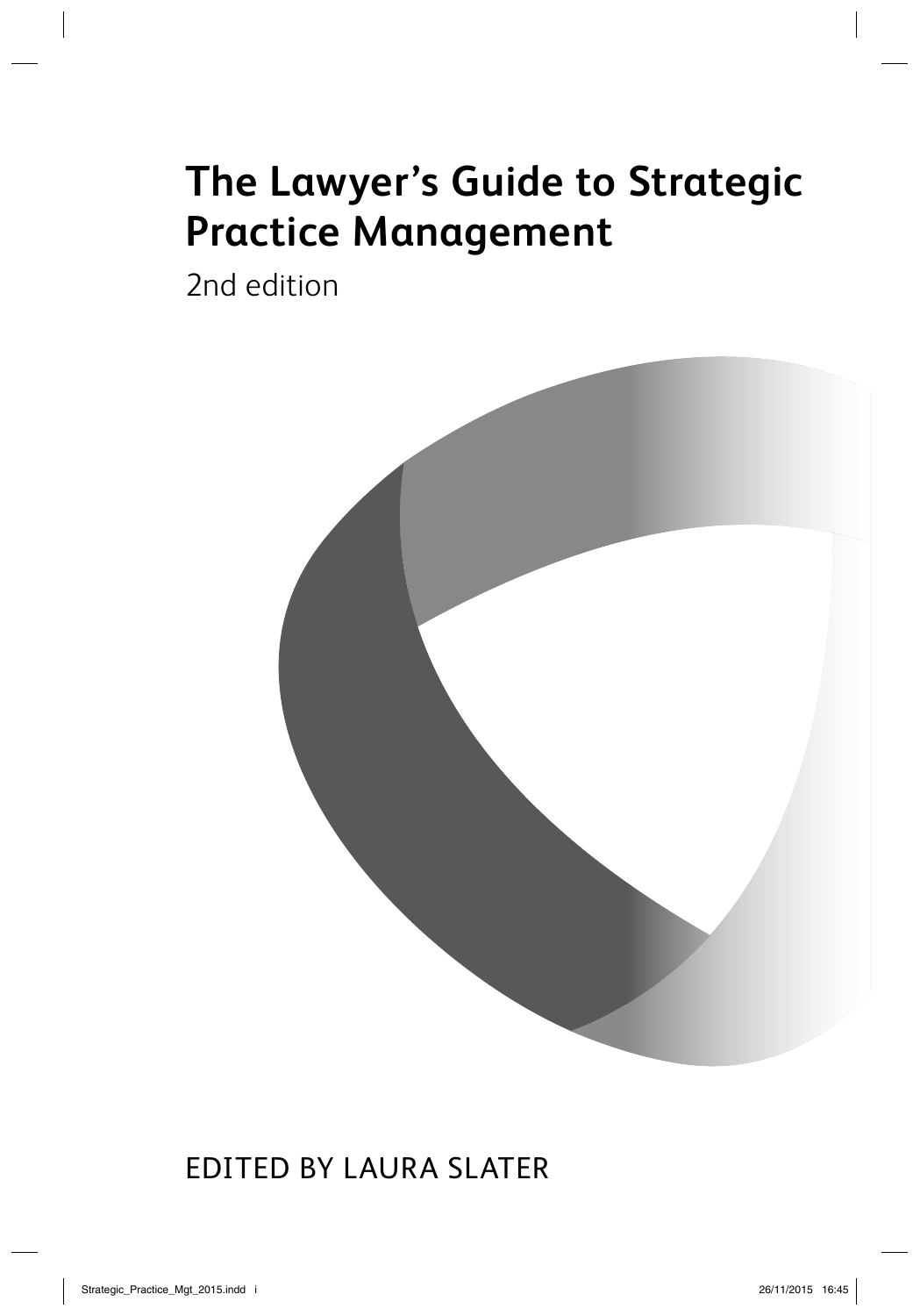#### **Head of legal publishing** Fiona Fleming

**Publisher** Helen Donegan

**Editor** Laura Slater

Published by ARK Group:

UK, Europe and Asia office 6–14 Underwood Street London, N1 7JQ United Kingdom Tel: +44(0) 207 566 5792 publishing@ark-group.com

North America office 4408 N. Rockwood Drive, Suite 150 Peoria IL 61614 United States Tel: +1 (309) 495 2853 publishingna@ark-group.com

www.ark-group.com

Layout by Susie Bell, www.f-12.co.uk

Printed by Canon (UK) Ltd, Cockshot Hill, Reigate, RH2 8BF, United Kingdom

ISBN: 978-1-78358-223-5

A catalogue record for this book is available from the British Library

© 2015 ARK Group

All rights reserved. No part of this publication may be reproduced or transmitted in any form or by any means, except in accordance with the provisions of the Copyright, Designs and Patents Act 1988 or under terms of a licence issued by the Copyright Licencing Agency in respect of photocopying and/or reprographic reproduction. Application for permission for other use of copyright material, including permission to reproduce extracts in other published works, should be made in writing to the publishers. Full acknowledgement of author, publisher, and source must be given.

DISCLAIMER

This publication is intended as a general guide only. The information and opinions it contains are not intended to provide legal advice. The publishers bear no responsibility for any errors or omissions contained herein.

ARK Group is a division of Wilmington plc. The company is registered in England & Wales with company number 2931372 GB

Registered office: 6-14 Underwood Street, London N1 7JQ. VAT Number: GB 899 3725 51.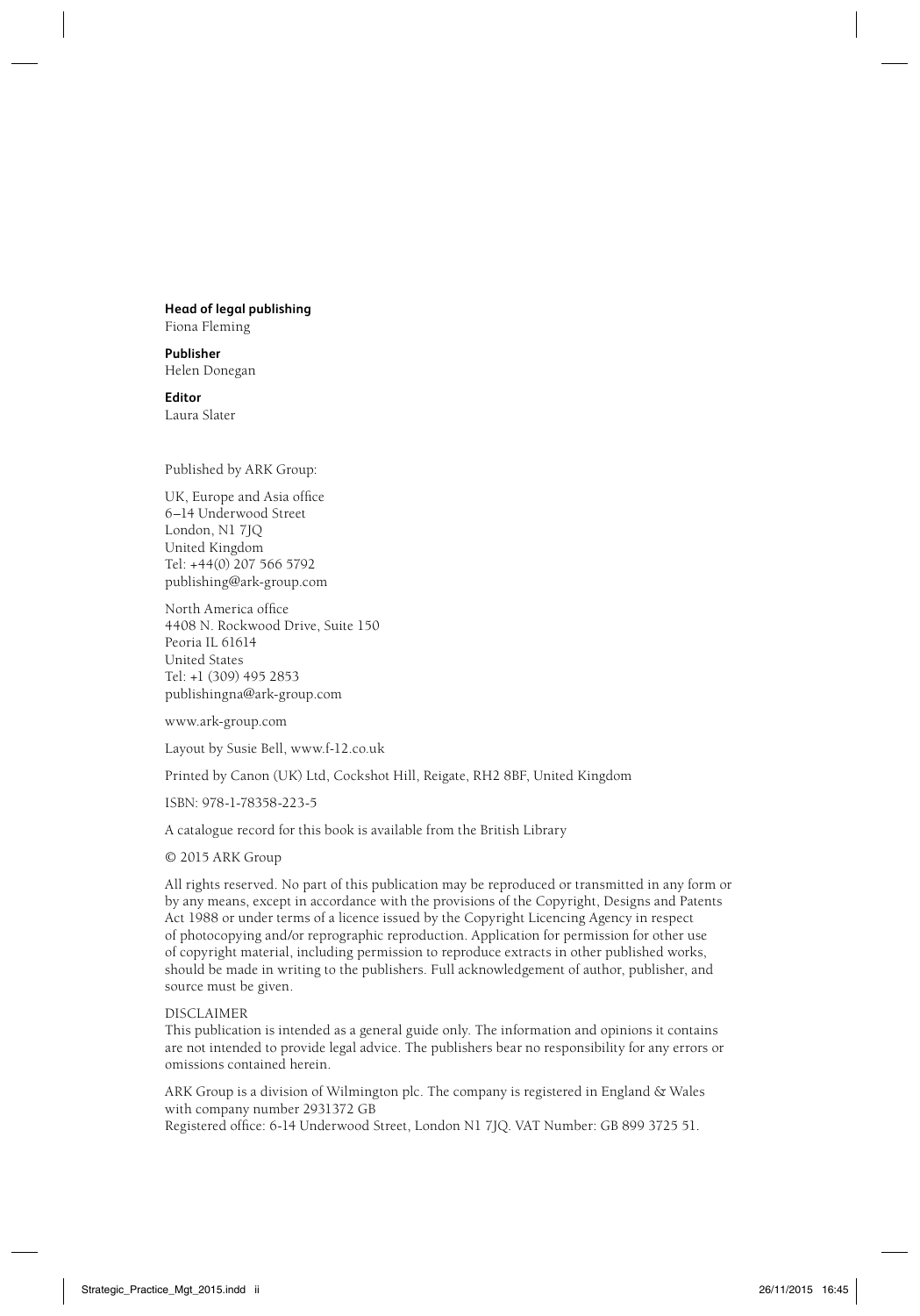| <b>Part 1: Law Firm Strategy</b>                                                                                                                                            |  |
|-----------------------------------------------------------------------------------------------------------------------------------------------------------------------------|--|
|                                                                                                                                                                             |  |
| By Viv Williams, chief executive officer, 360 Legal Group                                                                                                                   |  |
|                                                                                                                                                                             |  |
|                                                                                                                                                                             |  |
|                                                                                                                                                                             |  |
| How to ensure clients value the firm's services and how that becomes part                                                                                                   |  |
|                                                                                                                                                                             |  |
|                                                                                                                                                                             |  |
| Chapter 2: Introduction to the strategic planning process15<br>By John Sterling, co-founder and partner, Smock Sterling Strategic Practice<br><b>Management Consultants</b> |  |
|                                                                                                                                                                             |  |
| Chapter 3: Seeing the future first - Analyzing strategic trends 21<br>By Patrick J. McKenna, author, lecturer, strategist, and advisor to the leaders                       |  |
| of premier law firms                                                                                                                                                        |  |
|                                                                                                                                                                             |  |
|                                                                                                                                                                             |  |
|                                                                                                                                                                             |  |
|                                                                                                                                                                             |  |
| STEP 3: Determine the impact potential of each trend 28                                                                                                                     |  |
|                                                                                                                                                                             |  |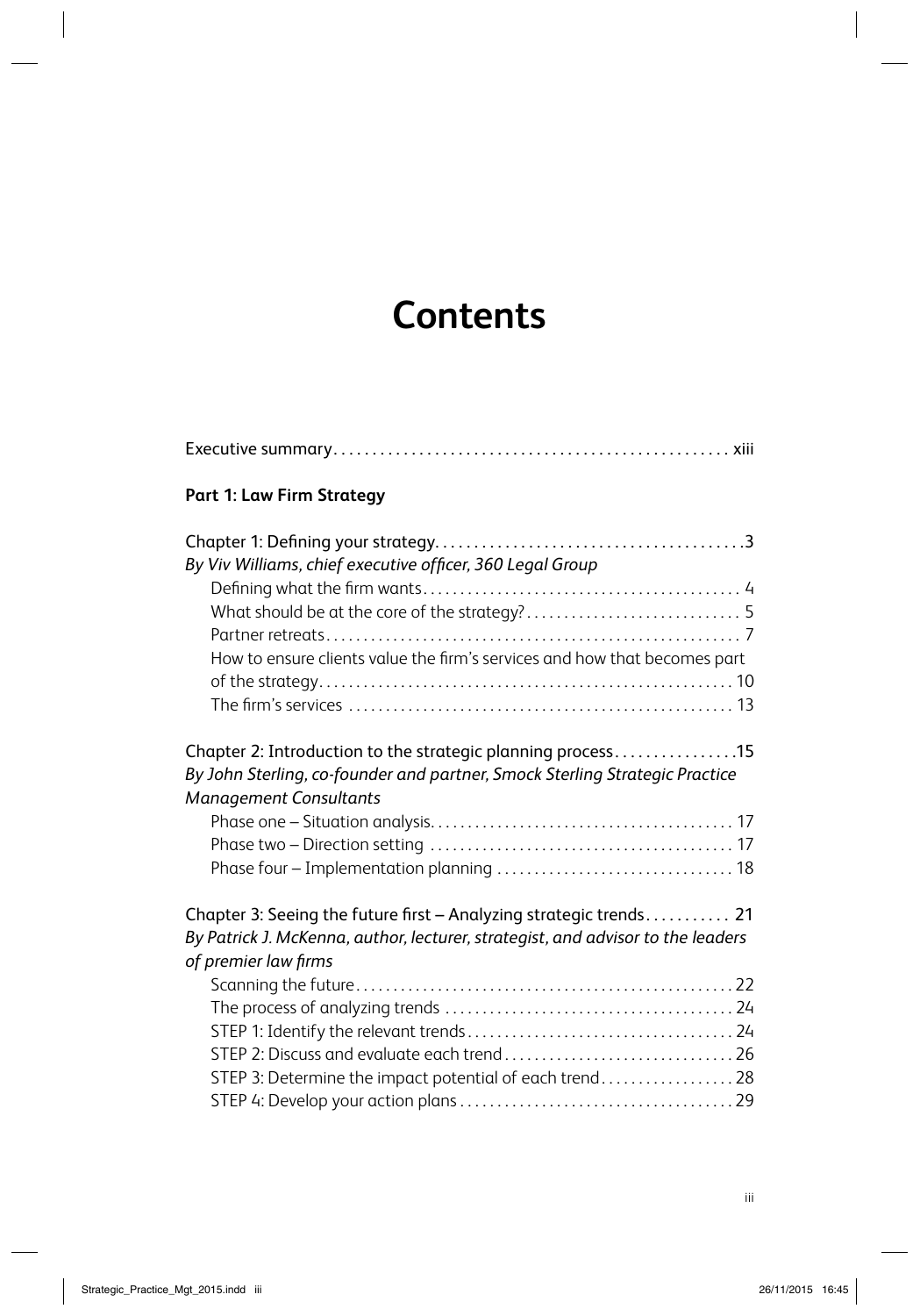| Chapter 4: Why law firms might consider a merger as a strategic option. 31 |  |
|----------------------------------------------------------------------------|--|
| <b>By Andrew Hedley</b>                                                    |  |
|                                                                            |  |
| A framework for understanding the nature of a merger33                     |  |
| Chapter 5: Building a culture of innovation in legal services  37          |  |
| By Adam Billing, partner, and Abigail Hunt, associate, at Møller PSF Group |  |
|                                                                            |  |
|                                                                            |  |
| Create the foundation - Building skills and awareness  40                  |  |
|                                                                            |  |
| Recognize common barriers to innovation  46                                |  |
|                                                                            |  |
| Conclusion: Building a culture of innovation 49                            |  |

### **Part 2: Market and Client Development**

| Chapter 6: Horizon scanning to identify and capitalize on new growth         |  |
|------------------------------------------------------------------------------|--|
| By Andrew Hedley, director, Hedley Consulting                                |  |
|                                                                              |  |
|                                                                              |  |
|                                                                              |  |
| Chapter 7: Finding niches and developing your strategy  59                   |  |
| By David H. Freeman, J.D., chief executive officer, David Freeman Consulting |  |
| Group                                                                        |  |
| Defining and differentiating yourself - Who are you and what do you          |  |
|                                                                              |  |
|                                                                              |  |
|                                                                              |  |
|                                                                              |  |
|                                                                              |  |
|                                                                              |  |
| Chapter 8: Increase motivation to act on cross-serving  71                   |  |
|                                                                              |  |
|                                                                              |  |
|                                                                              |  |
|                                                                              |  |
|                                                                              |  |
|                                                                              |  |
|                                                                              |  |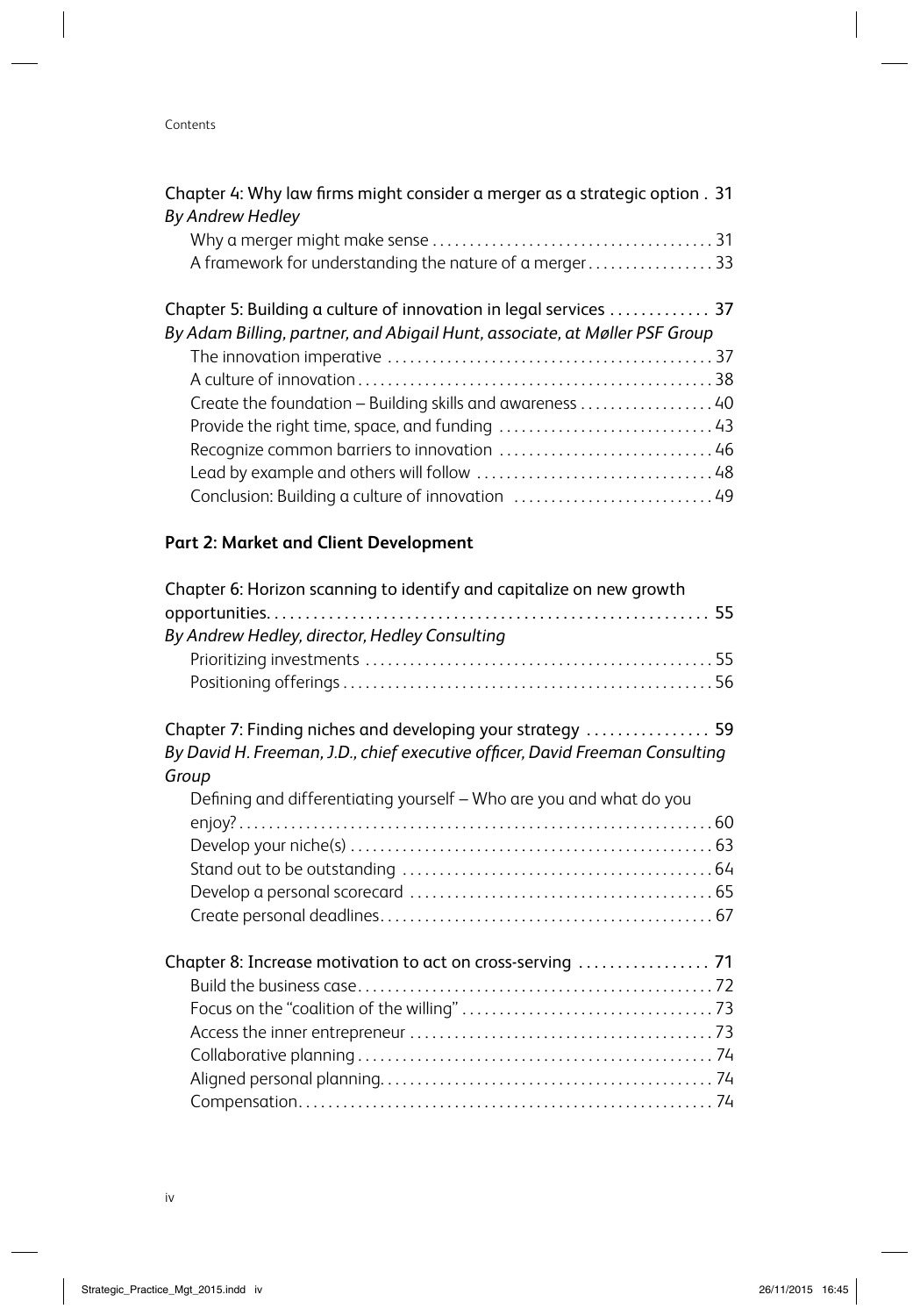| Chapter 9: Does your firm need a key relationship program?  77<br>By Robert Pay, global services business development director, Alvarez &<br>Marsal North America, LLC |
|------------------------------------------------------------------------------------------------------------------------------------------------------------------------|
|                                                                                                                                                                        |
|                                                                                                                                                                        |
| Reasons to implement a key relationship program80                                                                                                                      |
|                                                                                                                                                                        |
| Client relationships: Personal or partnership asset? 89                                                                                                                |
|                                                                                                                                                                        |
| Chapter 10: Competing via culture - How to give clients a true one-firm                                                                                                |
| By Heidi K. Gardner, fellow Harvard Law School's Program on the Legal                                                                                                  |
| Profession, and Rebecca Normand-Hochman, founder of the Institute of                                                                                                   |
| Mentoring                                                                                                                                                              |
| How mentoring and collaboration work in law firms 97                                                                                                                   |
|                                                                                                                                                                        |
|                                                                                                                                                                        |
|                                                                                                                                                                        |
|                                                                                                                                                                        |
|                                                                                                                                                                        |
| Chapter 11: Unlocking value through close collaboration with outside                                                                                                   |
|                                                                                                                                                                        |
| By Danny Ertel, partner, Vantage Partners                                                                                                                              |
| It's not just about the tool, but how you use it 112                                                                                                                   |
|                                                                                                                                                                        |
|                                                                                                                                                                        |
| Chapter 12: Getting inclusive about inclusion - A talent management                                                                                                    |
| By Lisa B. Horowitz, founder and principal advisor, Attorney Talent Strategy                                                                                           |
| Group, LLC                                                                                                                                                             |
| Talent management in law firms - An overview 123                                                                                                                       |
| Incorporating and advancing inclusiveness through each TM function  124                                                                                                |
| Building inclusiveness into the talent development function  125                                                                                                       |
| Building inclusiveness into the attorney deployment/assignment                                                                                                         |
|                                                                                                                                                                        |
| Building inclusiveness into the performance management function  . 128                                                                                                 |
| Align and integrate TM and women's initiative efforts 131                                                                                                              |
|                                                                                                                                                                        |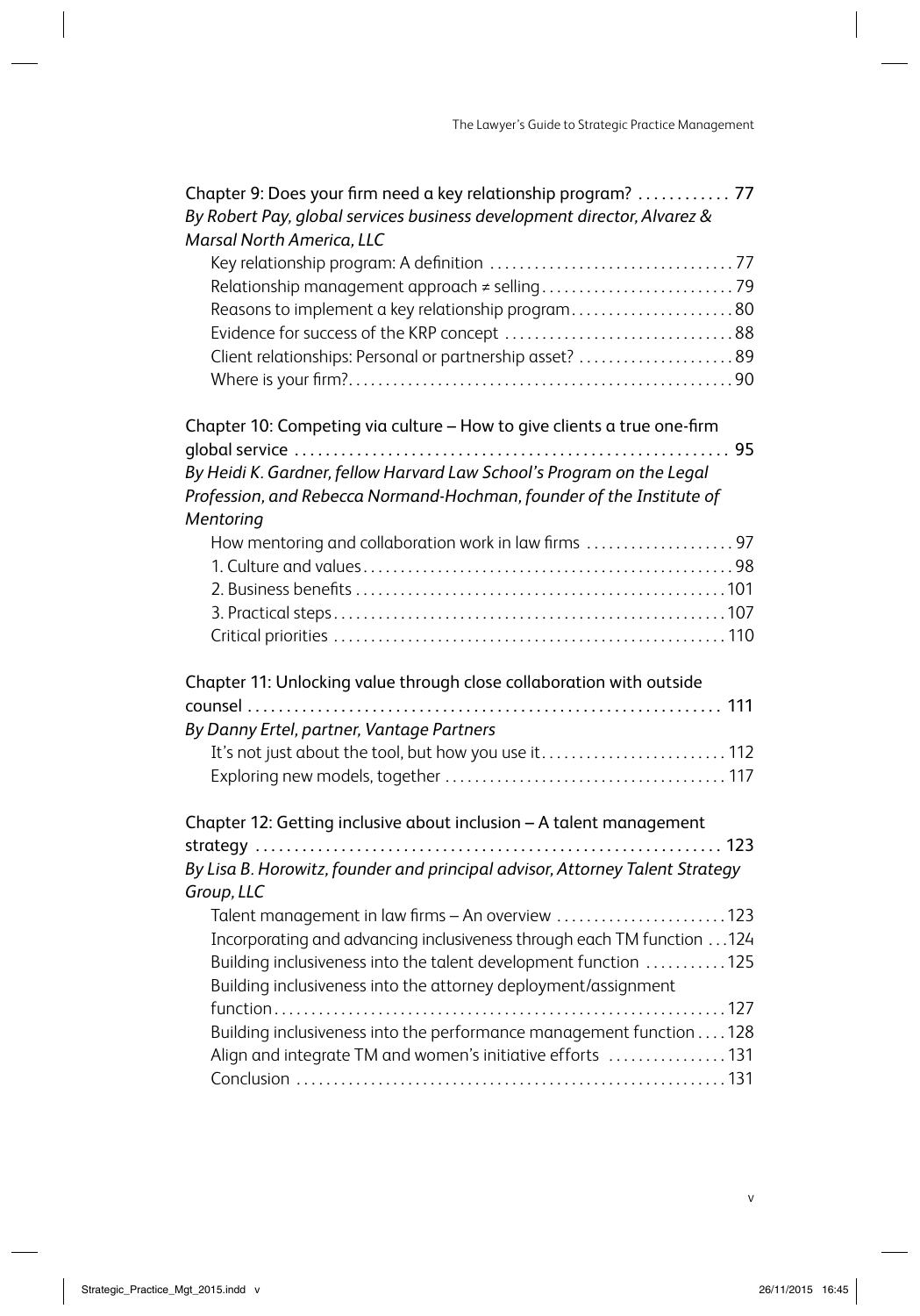| mren |
|------|
|------|

| Chapter 13: Compensation systems - Integrating partner incentives         |
|---------------------------------------------------------------------------|
|                                                                           |
| By Arthur G. Greene, principal, Boyer Greene LLC                          |
|                                                                           |
|                                                                           |
|                                                                           |
| Chapter 14: Measuring and managing the performance of your                |
|                                                                           |
| By Peter Scott, principal, Peter Scott Consulting, and Richard Wyatt,     |
| managing director, Cambridge Blue Square Management                       |
| Performance measurement and competitive advantage 141                     |
| Measuring and managing partner performance142                             |
| Performance viewed from a client perspective145                           |
| Using peer group feedback to help managing partners become more           |
|                                                                           |
|                                                                           |
|                                                                           |
|                                                                           |
|                                                                           |
| Chapter 15: The future roles of partners and leaders 163                  |
| By Patricia Wheatley Burt, founder of Trafalgar - The People Business     |
|                                                                           |
|                                                                           |
|                                                                           |
|                                                                           |
| Definition of and commitment to the firm's vision, values, and ethics 166 |
| Appealing future roles for partners and leaders168                        |
| Using competency frameworks and Balanced Scorecards170                    |
|                                                                           |
| Will future selection processes for leaders exclude elections?172         |
|                                                                           |
| Using assessment (and development) centers for promotion 174              |
|                                                                           |
|                                                                           |
| Chapter 16: Law firm leadership development - The practice group          |
|                                                                           |
| By Harry Trueheart, chairman emeritus of Nixon Peabody, LLP               |
| Plan for practice group leadership development180                         |
| A note about the personal characteristics of lawyers 182                  |

 $\frac{1}{\sqrt{2}}$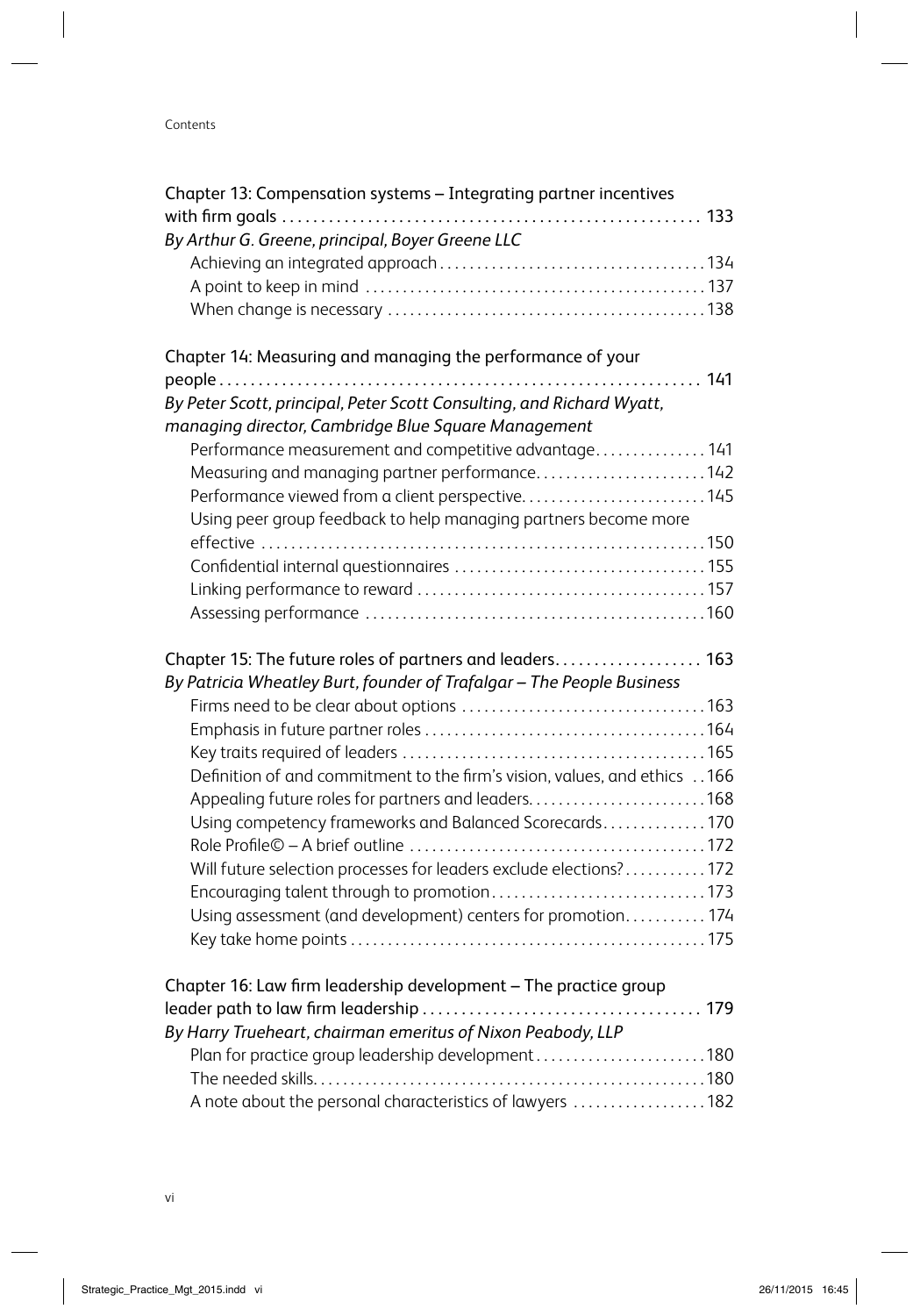| Chapter 17: When firm leaders transition  189                                   |  |
|---------------------------------------------------------------------------------|--|
| By Patrick McKenna, author, lecturer, strategist, and advisor to the leaders of |  |
| premier law firms                                                               |  |
|                                                                                 |  |
|                                                                                 |  |
| Chapter 18: What Gen Y wants - How law firms can get the best from              |  |
|                                                                                 |  |
| By Sarah Sladek, CEO of XYZ University                                          |  |
|                                                                                 |  |
|                                                                                 |  |
|                                                                                 |  |
|                                                                                 |  |
|                                                                                 |  |
|                                                                                 |  |
| Chapter 19: Establishing appropriate cash and lockup profiles for               |  |
|                                                                                 |  |
| By Barry Wilkinson, senior partner, Wilkinson Read LLP                          |  |
|                                                                                 |  |
|                                                                                 |  |
|                                                                                 |  |
|                                                                                 |  |
|                                                                                 |  |
|                                                                                 |  |
|                                                                                 |  |
| Chapter 20: Practical strategies for improving cash flow - Partners and         |  |
|                                                                                 |  |
| By Barry Wilkinson, senior partner, Wilkinson Read LLP                          |  |
|                                                                                 |  |
|                                                                                 |  |
|                                                                                 |  |
|                                                                                 |  |
|                                                                                 |  |
|                                                                                 |  |
|                                                                                 |  |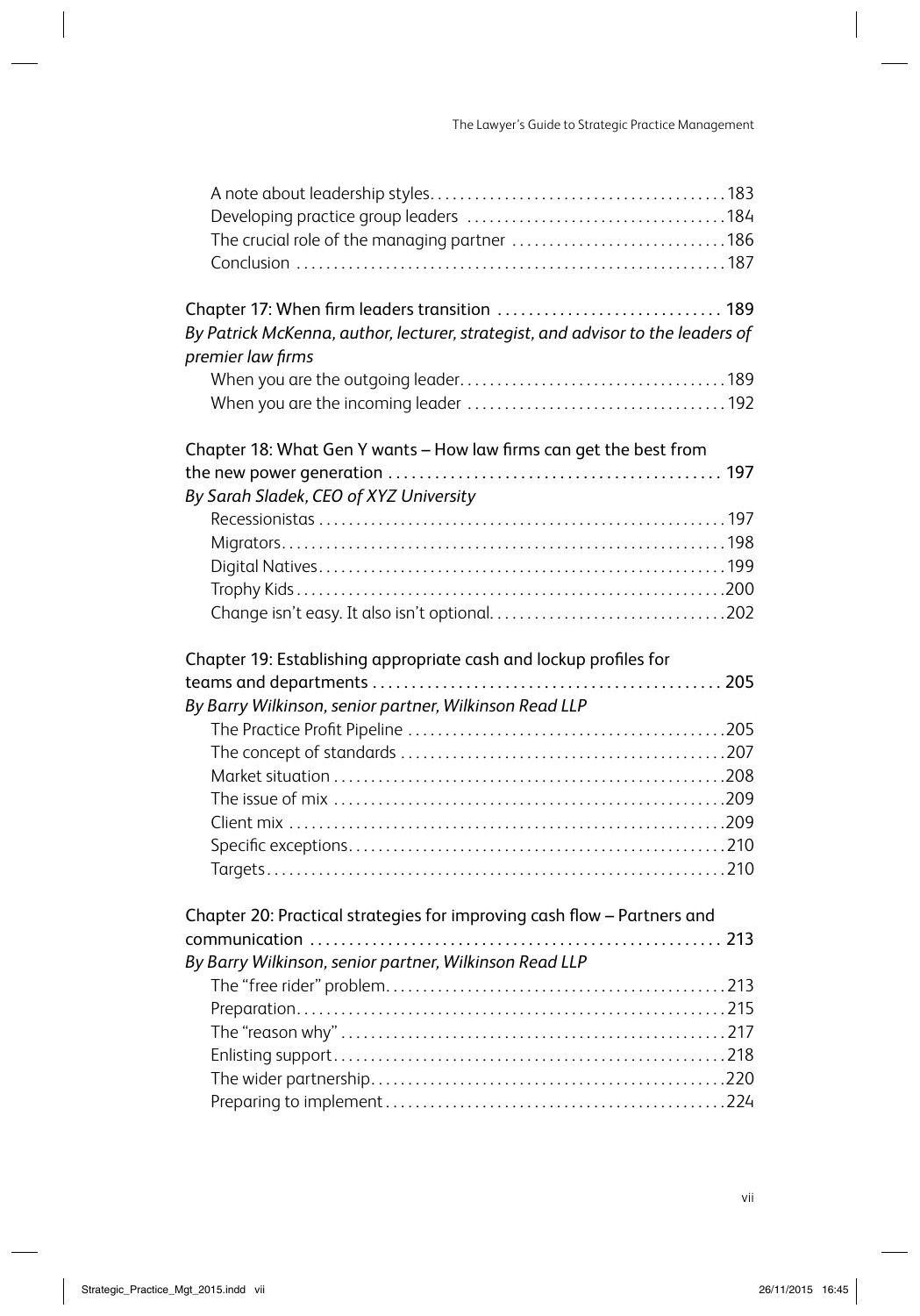| Chapter 21: Alternatives to the billable hour 231<br>By Patrick J. Lamb, co-founder Valorem Law Group LLC                                      |
|------------------------------------------------------------------------------------------------------------------------------------------------|
|                                                                                                                                                |
| Fee structures are an incentive to behavior234                                                                                                 |
|                                                                                                                                                |
|                                                                                                                                                |
|                                                                                                                                                |
|                                                                                                                                                |
|                                                                                                                                                |
| Chapter 22: Developing the right pricing model based on data 247<br>By Toby Brown, chief practice officer, Akin Gump Strauss Hauer & Feld LLP, |
| and Vincent Cordo, Jr, global sourcing officer, Shell                                                                                          |
|                                                                                                                                                |
|                                                                                                                                                |
| A pricing model based on the firm's tacit data253                                                                                              |
| <b>Part 5: Optimization and Technology</b>                                                                                                     |
|                                                                                                                                                |
| By V. Mary Abraham, co-founder of Broadli Inc                                                                                                  |
|                                                                                                                                                |
|                                                                                                                                                |
|                                                                                                                                                |
|                                                                                                                                                |
|                                                                                                                                                |
|                                                                                                                                                |
| Chapter 24: An introduction to Lean and Six Sigma 277                                                                                          |

| By Catherine Alman MacDonagh, CEO and founder of the Legal Lean Six |  |
|---------------------------------------------------------------------|--|
| Sigma Institute                                                     |  |

| How do we translate process improvement to a legal context? 281 |  |
|-----------------------------------------------------------------|--|
| Using Lean thinking to eliminate waste 284                      |  |
|                                                                 |  |

viii

 $\begin{array}{c} \hline \end{array}$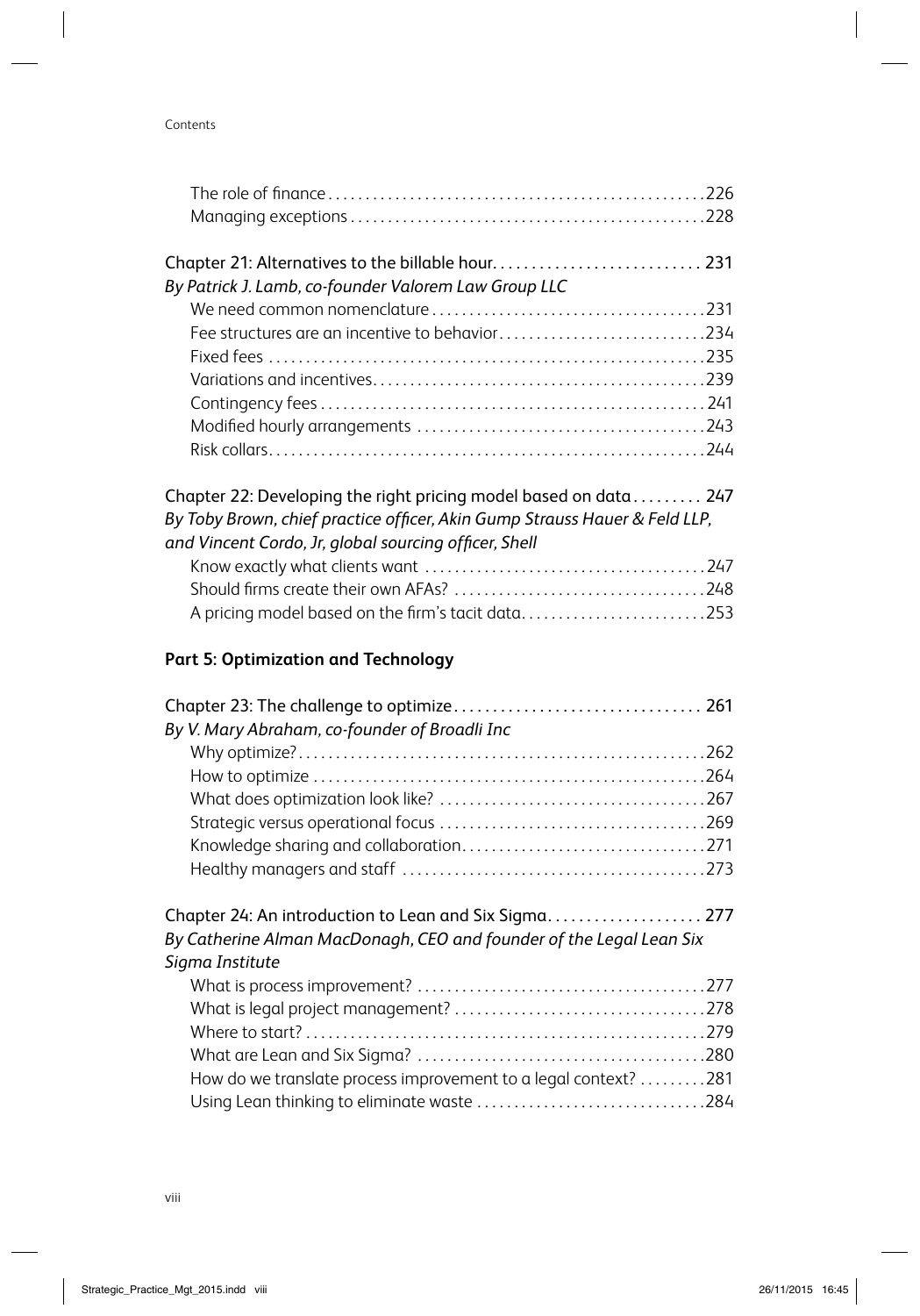| The art and science of legal process improvement286                    |  |
|------------------------------------------------------------------------|--|
|                                                                        |  |
|                                                                        |  |
| By Chris Bull, founding director of Kingsmead Square, and David Bason, |  |
| owner of Just You Ltd                                                  |  |
|                                                                        |  |
|                                                                        |  |
|                                                                        |  |
|                                                                        |  |
|                                                                        |  |
|                                                                        |  |
|                                                                        |  |
|                                                                        |  |
|                                                                        |  |
|                                                                        |  |
| Chapter 26: Fusion = innovation - How to align your firm's IT and      |  |
|                                                                        |  |
| By John Alber, futurist, International Legal Technology Association    |  |
|                                                                        |  |
|                                                                        |  |
|                                                                        |  |
|                                                                        |  |
| Chapter 27: Projecting success: Get more value out of your law firm's  |  |
|                                                                        |  |
| By Stephen Brown, IT director, Higgs & Sons                            |  |
|                                                                        |  |
|                                                                        |  |
|                                                                        |  |
|                                                                        |  |
| By Chrissie Lightfoot, CEO of EntrepreneurLawyer Limited               |  |
|                                                                        |  |
|                                                                        |  |
|                                                                        |  |
|                                                                        |  |
|                                                                        |  |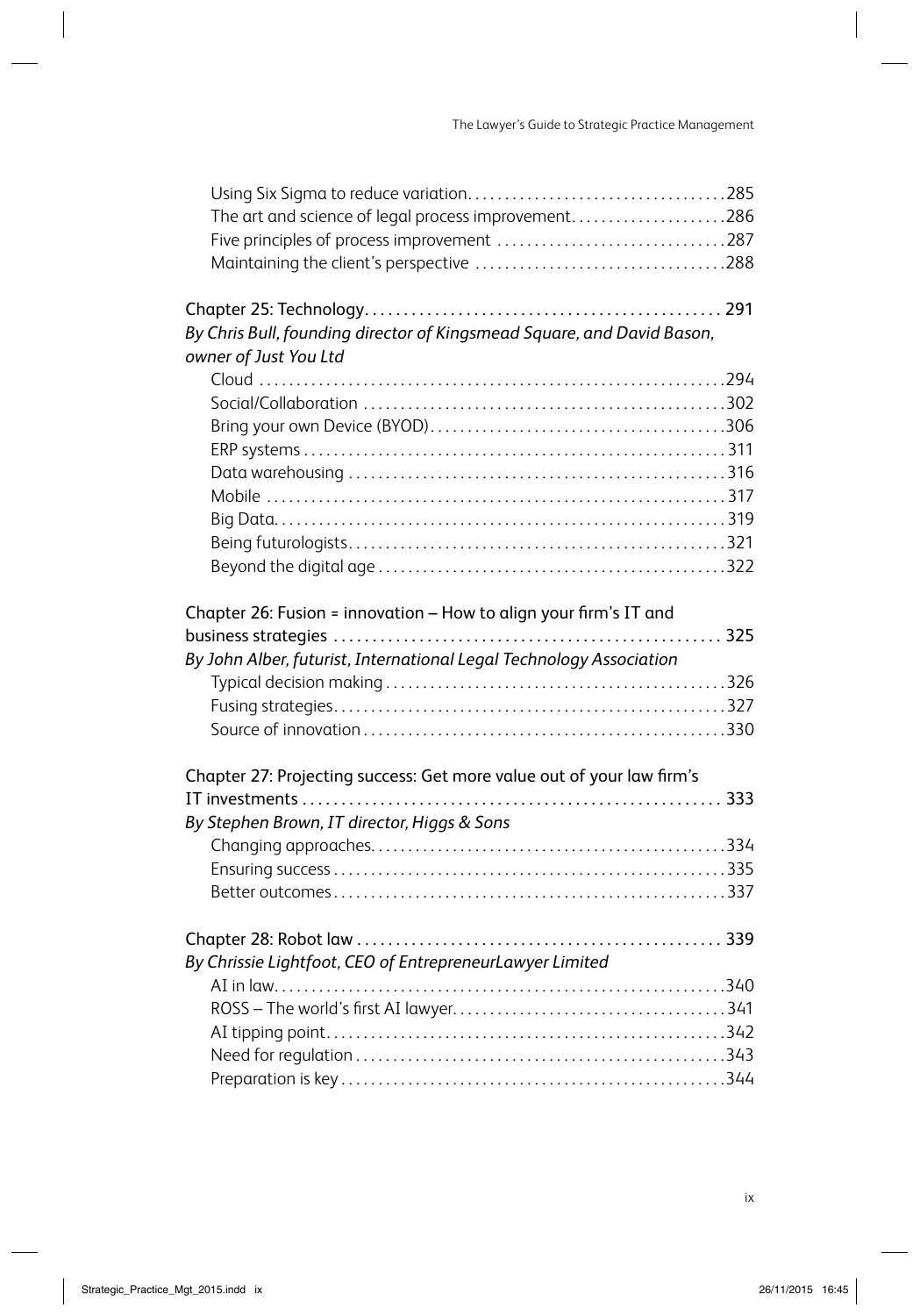$\overline{\phantom{a}}$ 

| Chapter 29: The future of law in the age of robot lawyers and blockchain |  |
|--------------------------------------------------------------------------|--|
|                                                                          |  |
| By John Alber, futurist, International Legal Technology Association      |  |
|                                                                          |  |
|                                                                          |  |
|                                                                          |  |

### **Part 6: Legal Skills and Business Development**

| By Clare Adshead-Grant, business development consultant, White and           |  |
|------------------------------------------------------------------------------|--|
| Case LLP                                                                     |  |
|                                                                              |  |
|                                                                              |  |
|                                                                              |  |
|                                                                              |  |
|                                                                              |  |
|                                                                              |  |
|                                                                              |  |
|                                                                              |  |
|                                                                              |  |
| Chapter 31: Practical advice on building a social firm  367                  |  |
| By Guy Alvarez and Joe Lamport                                               |  |
|                                                                              |  |
|                                                                              |  |
|                                                                              |  |
| Creating a social media governance policy within your firm 375               |  |
| Integrating social into your business processes 378                          |  |
| Education and training: Building social advocacy into your firm culture .380 |  |
| Developing champions and social evangelists382                               |  |
|                                                                              |  |
| Measure and adapt: The never-ending cycle 384                                |  |
| Chapter 32: How to optimize your LinkedIn profile to get found by            |  |
|                                                                              |  |
| By Emily Miller, founder of Marshall Walker, and Kirsten Hodgson, founder of |  |
| Kaleidoscope Marketing                                                       |  |
| If it's important to your clients, it should stand out 389                   |  |
|                                                                              |  |
|                                                                              |  |
|                                                                              |  |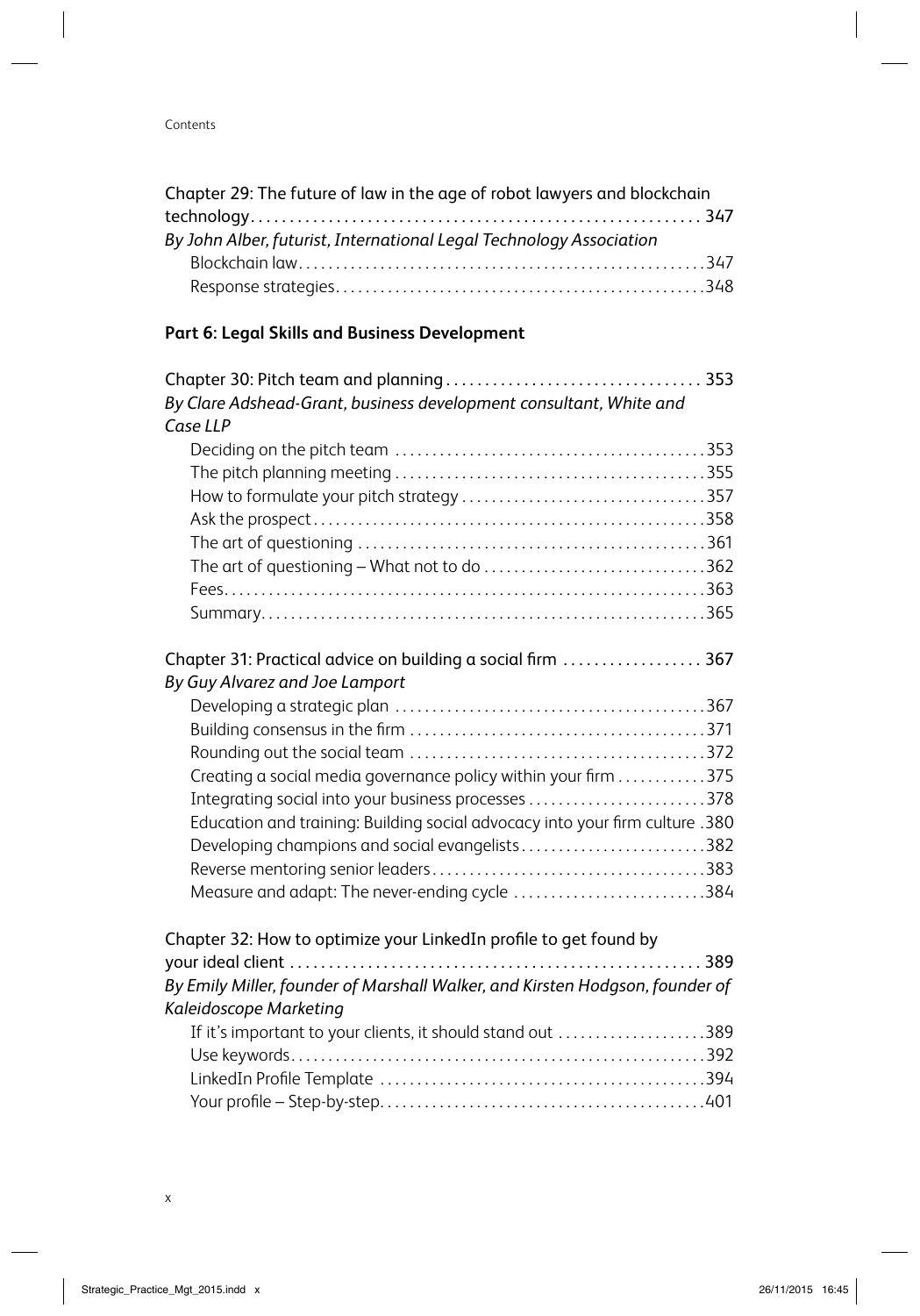| Integrating your LinkedIn profile with other social media 409            |  |
|--------------------------------------------------------------------------|--|
|                                                                          |  |
| Chapter 33: Managing your interview - Essential communication skills 417 |  |
| By Geoff Coughlin, co-founder of Emphasis on Skills Ltd                  |  |
| The challenge! Any witness, anytime, anywhere 417                        |  |
|                                                                          |  |
|                                                                          |  |
|                                                                          |  |
|                                                                          |  |
|                                                                          |  |
| Questioning skills - With a real focus on the use of "open" questions    |  |
| and how these can be applied at each stage of the interview 427          |  |
| What do you want to say? How the interventions can help you to say       |  |
|                                                                          |  |
| Assertive influencing - Helping your witness open up and talk to you,    |  |
|                                                                          |  |
| Your interview style and approach - The concept of being "supportively   |  |
|                                                                          |  |
| Six types of assertiveness, plus four additional techniques 443          |  |
|                                                                          |  |
|                                                                          |  |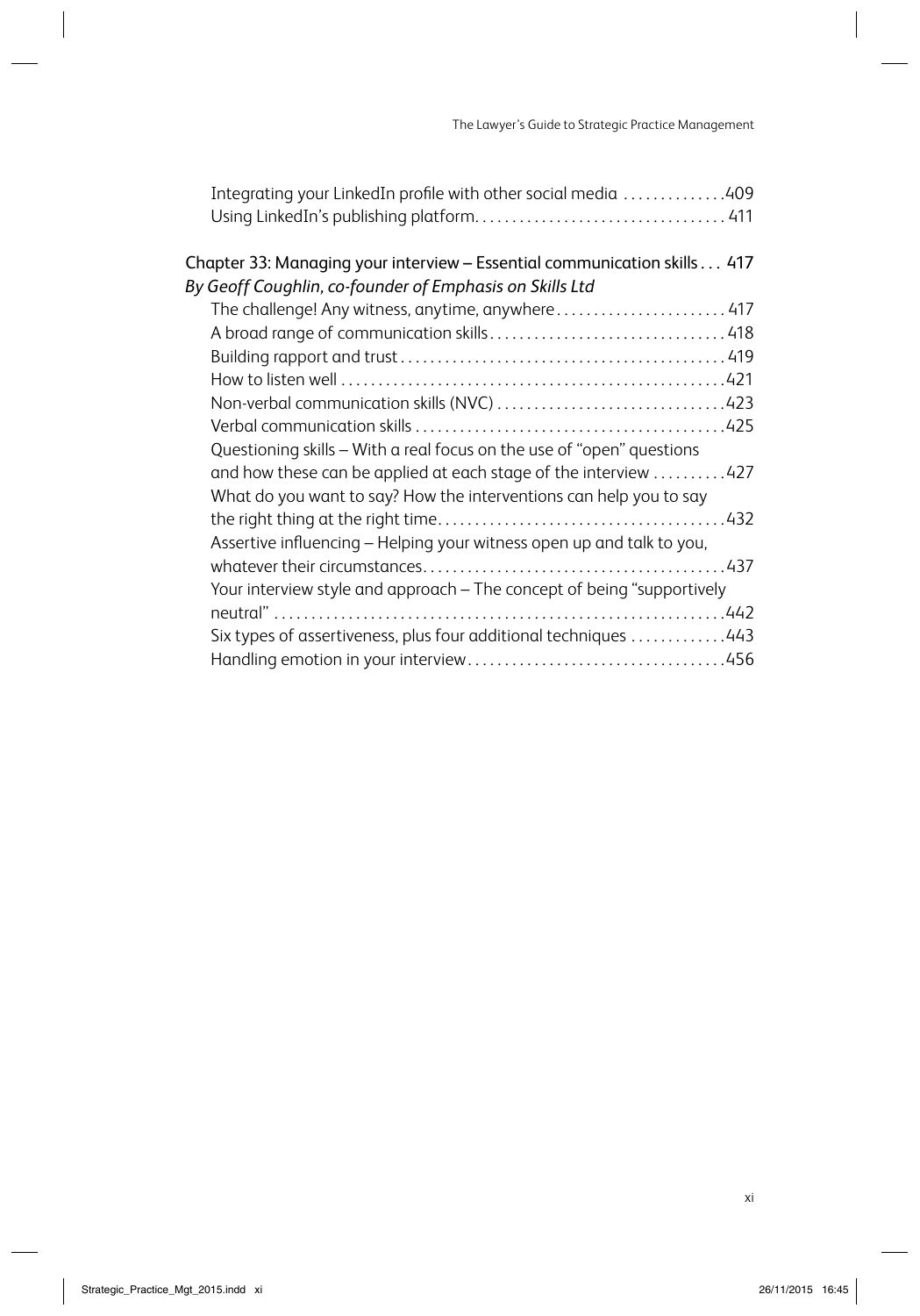$\overline{\phantom{a}}$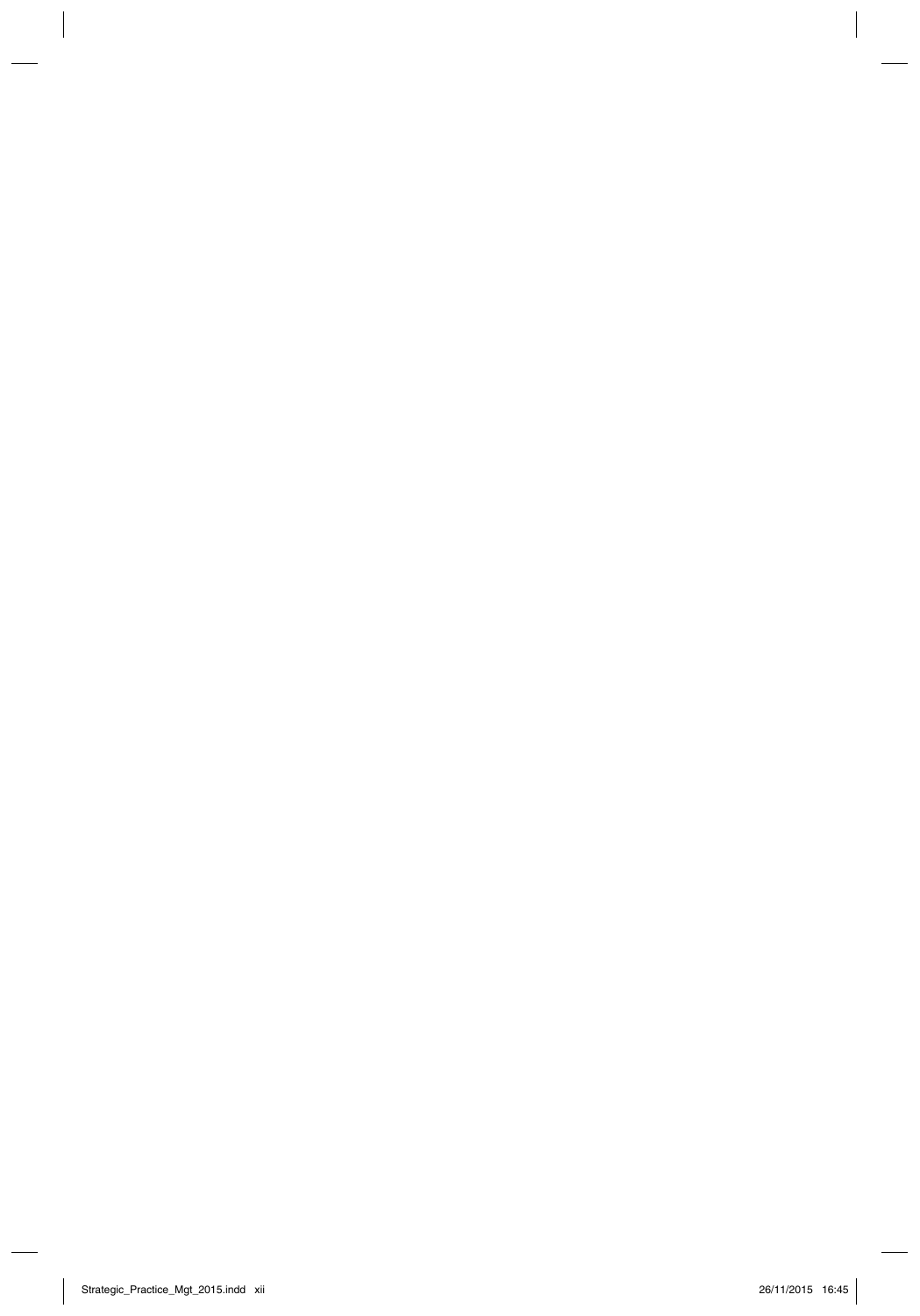## **Executive summary**

The legal profession continues to experience change, and law firms must continue to adapt. While the economy has improved, and businesses are recovering from the global economic downturn, the recession that was undergone introduced new challenges in the form of greater client demands, increased competition, internal cost cutting, and a greater focus on operational efficiency – to name but a few. And these are here to stay. Law firms that recognized and responded to these changes have survived. The leaders of these firms are aware that they must continually seek to improve and refine their management strategies in order to compete and thrive in an increasingly challenging market.

*The Lawyer's Guide to Strategic Practice Management,* 2<sup>nd</sup> edition, has been fully updated with new material providing expert advice for law firm leaders on key management areas. This edition has been expanded to contain 33 chapters, covering six crucial areas of law firm management: strategy; market and client development; people and talent management; finance and pricing; and optimization and technology.

Section One (Chapters 1–5), in recognition of the fact that law firms need to have clear and coherent plans in place in order to continue to prosper, is devoted to law firm strategy. It begins with chapters on defining law firm strategy and the steps in a strategic planning process, and moves on to provide expert guidance on how to analyze strategic trends in order to determine how your firm could be affected, and what plans are needed to prepare for them. This section also covers mergers as a strategic option, as well as the importance of innovation in legal services and how to cultivate a culture of innovation within your firm.

Chapter 6 is the first to appear in Section Two (Chapters  $6-11$ ), and this chapter bridges the gap between law firm strategy and the next area of focus – market and client development. This chapter identifies methods for looking to the future to identify and capitalize on growth opportunities. Continuing on from this, the remaining five chapters in this section explore how a firm needs to constantly evolve its business

xiii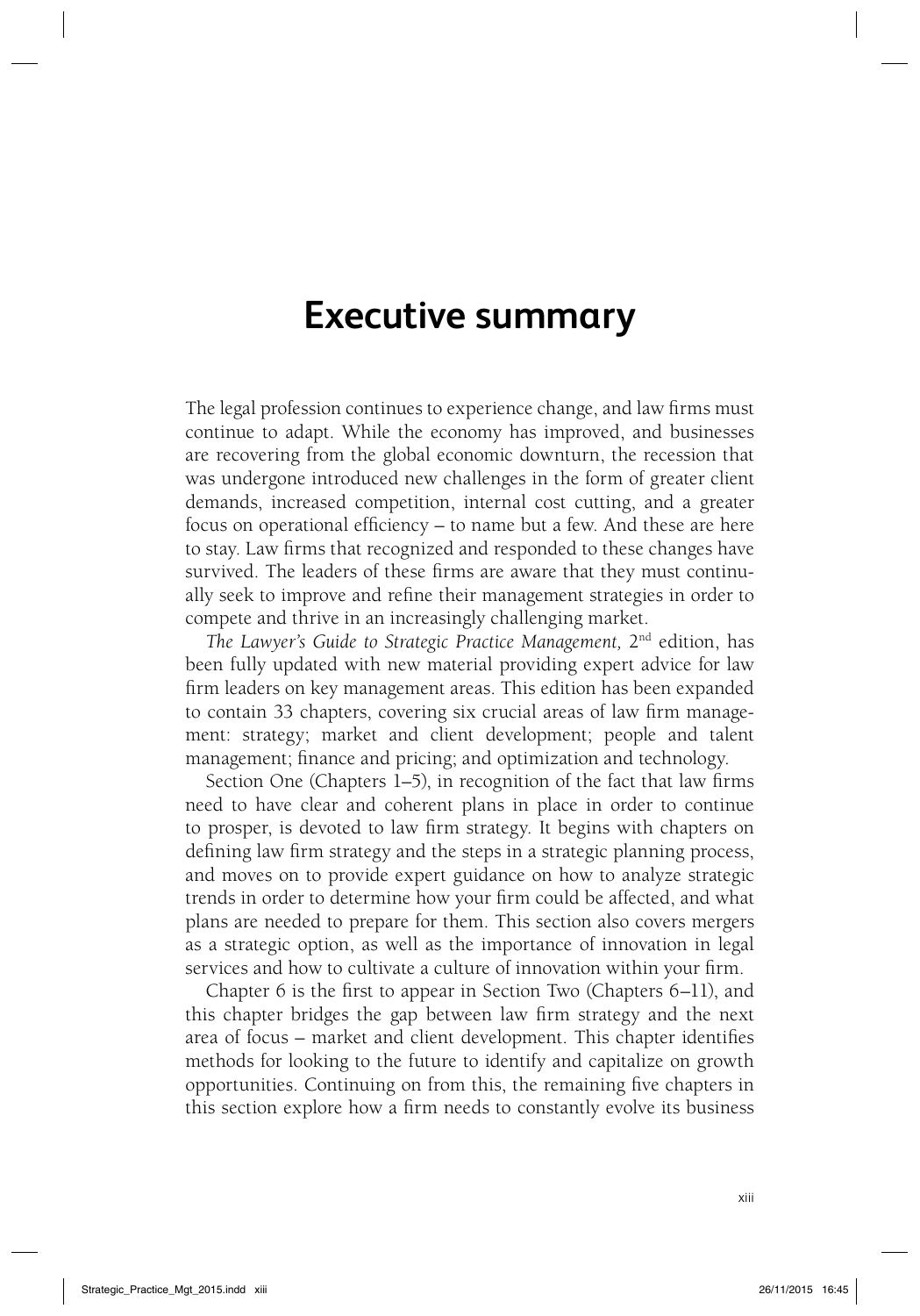development and client strategies in order to remain competitive in today's market. Expert advice is provided from renowned business development coach David H. Freeman who outlines the steps a firm can take to identify market niches and develop business development strategies that will differentiate your practice. David's experience and expertise is also shared in another chapter in which he provides practical advice on how to motivate lawyers to cross-sell within your firm.

Section Two also contains a chapter on key relationship programs, with information on how to assess your firm's need for such a program, along with a key relationship management self-diagnostic. Heidi K. Gardner (Harvard Business School) and Rebecca Normand-Hochman (Venturis Consulting and the IBA) discuss how culture can assist you in giving clients a true one-firm global service. The section concludes with an important chapter on how to unlock value through collaboration with outside counsel.

According to the Altman Weil "Law Firms in Transition Survey" 2015: "Law firms that have changed their strategic approach to lawyer staffing, efficiency of legal service delivery and pricing are consistently more likely to see increases in gross revenue, revenue per lawyer (RPL) and profits per equity partner (PPEP) than those firms that have not embraced strategic change."1 In recognition of this need for strategic direction in the areas of staffing, legal service delivery/optimization, and pricing, these are the areas of focus for Sections 3–5 of this book.

Section Three (Chapters 12–18) covers one of the most crucial components of a law firm's success: its people. This section focuses on lawyers of all levels and a firm's talent management strategy in acknowledgement of the fact that, without having the right recruitment, professional development, compensation, and leadership practices in place, nothing else in your law firm will work. The section begins with a focus on diversity and the importance of building inclusiveness into the talent development function for the benefit of the business. In particular, this chapter provides practical advice on how to align women's initiative efforts with your firm's talent management strategies.

Chapters 13 and 14 cover the crucial topics of law firm compensation systems and measuring the performance of your partners, with advice on integrating incentives with firm goals and how to link performance to rewards. Following on from this, Section Three also contains a chapter on the roles of partners and leaders. It outlines the future partner roles that will exist in law firms, along with the use of competency frameworks and Balanced Scorecards. Chapter 16 continues the leadership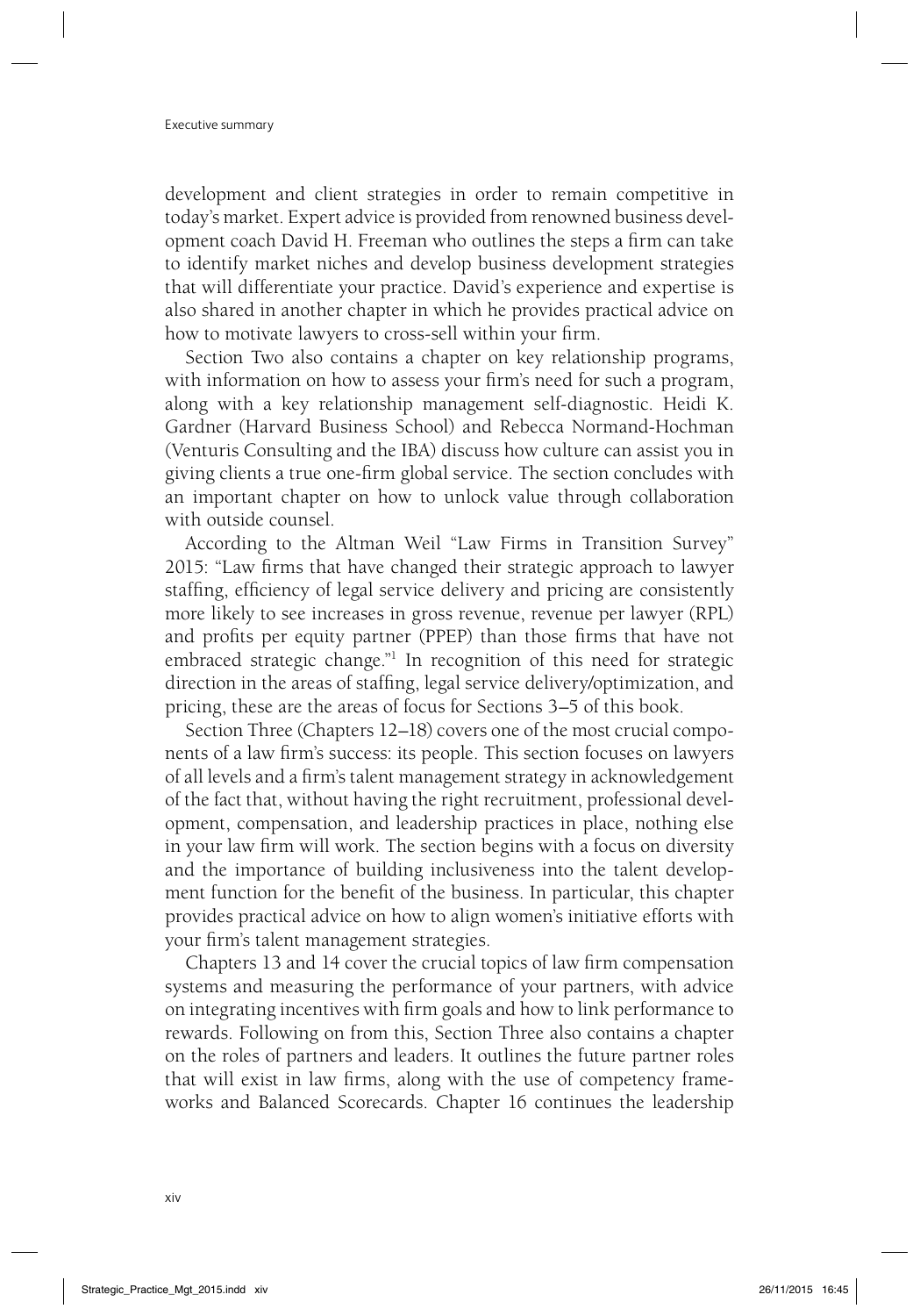debate with advice on law firm leadership development. It outlines a plan for practice group leadership development, with guidance on leadership styles. Patrick McKenna's chapter explores the topic of leadership succession, and it provides tips for the succession process for both the outgoing and the incoming leaders. This section ends with a chapter on the hugely important topic of how law firms can get the best from the new generations of lawyers entering the profession.

Section Four (Chapters 19–22) focuses on finance and pricing, and it opens with a chapter on cash and lock-up profiles for law firm teams and departments. This is accompanied by a practical chapter on improving cash flow. Fee expert Patrick Lamb shares his advice on alternatives to the billable hour in Chapter 21. He explains the link between fee structures and behavior, and outlines the options in different fee arrangements. In a joint chapter by Toby Brown (Akin Gump) and Vincent Cordo Jr (Reed Smith), the authors advise on developing the right pricing model for your firm, based on data.

Section Five then moves on to the subjects of law firm optimization and technology. The section begins with two chapters on optimization and Lean strategies for law firms. Chapter 23 explains the importance of optimization for law firms, with detailed information on what optimization looks like in a law firm and the difference between a strategic and operational focus on optimization. Legal Lean Sigma Black Belt and certified Six Sigma Green Belt Catherine Alman MacDonagh provides insight into what legal process improvement is in practice and how Lean and Six Sigma can be applied in a law firm context. The fundamentals of technological advances in law firms are covered in Chapter 25, with a focus on concepts such as bring your own device (BYOD), big data, and cloud technology. Next, Chapter 26 explains how to align your firm's IT and business strategies, and this is followed by a chapter focusing on how to ensure greater value from your firm's IT investments.

The increasingly recognized and accepted topics of AI and "robot law" are discussed in Chapters 28 and 29. Advice is shared on the future of law in this technological age, with examples from practice, and guidance on the need for preparation to deal with these changes and use them for the benefit of your firm.

Finally, the book ends with Section Six (Chapters 30–33) and covers some important legal and business development skills for lawyers. With all of the work done to get prospective clients interested (based on the advice shared in Section Two) comes the hard part – the pitch. Having a bullet-proof pitching process in place dramatically improves your